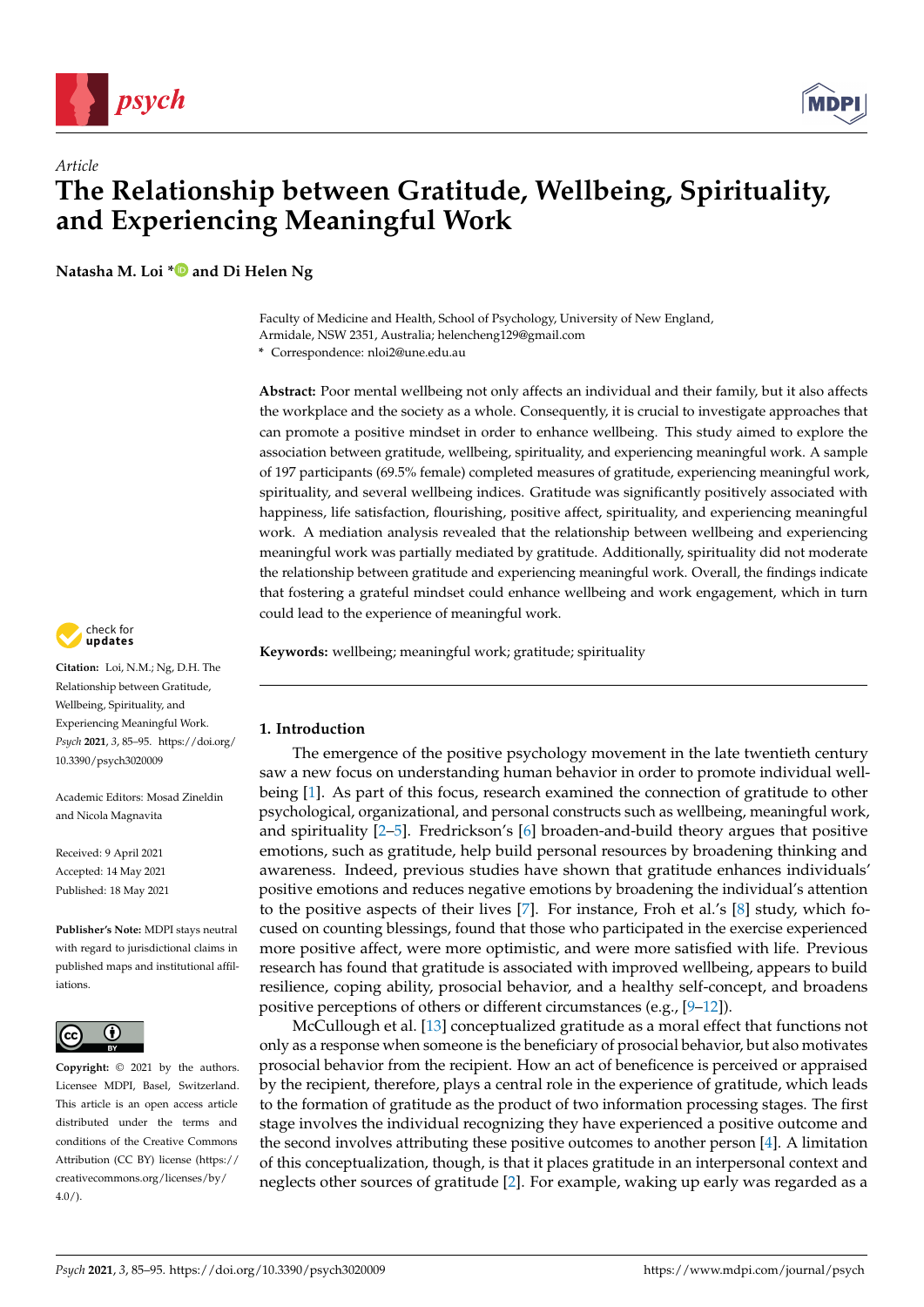grateful event by respondents in a study conducted by Emmons and McCullough [\[14\]](#page-8-10), indicating that gratitude does not always have to be directed at a benefactor.

Other researchers have conceptualized gratitude as a broad life orientation that makes an individual more sensitive to the positive aspects in life [\[12\]](#page-8-7). According to McCullough et al. [\[4\]](#page-8-9), gratefulness can be viewed as an affective trait or disposition which decreases an individual's threshold for noticing acts of benevolence and responding with gratitude. People with a grateful disposition tend to experience more gratitude in terms of intensity, frequency, span, and density compared to less grateful individuals [\[4\]](#page-8-9) which, in turn, could result in improved wellbeing.

Wellbeing involves experiencing an optimal quality of life, positive emotions, and general life satisfaction [\[15](#page-8-11)[,16\]](#page-8-12). Subjective wellbeing (SWB), sometimes known as happiness in colloquial terms, includes what people feel and think [\[15\]](#page-8-11). SWB regards wellbeing from the perspective of attaining pleasure and avoiding pain [\[16\]](#page-8-12). Psychological wellbeing (PWB), on the other hand, refers to the degree of meaning, purpose, and satisfaction in a person's life [\[17\]](#page-8-13). PWB seeks to understand wellbeing from the perspective of selfactualization and how well an individual functions and flourishes. Although there is some overlap between these two approaches, there has been a push in recent years to develop a more holistic and integrated definition of wellbeing [\[7\]](#page-8-4). One example is the approach advocated by Seligman [\[1\]](#page-8-0), which states that there are the following five elements of wellbeing: positive emotions, engagement, relationships, meaning, and achievements. The strength of Seligman's definition is that it considers the multidimensional nature of wellbeing. However, critics have claimed that this approach does not account for the contextual and conditional nature of people's lives [\[18\]](#page-8-14).

The relationship between wellbeing and physical and psychological health is well established [\[19\]](#page-8-15). Ryff and Singer [\[20\]](#page-8-16), for example, have found that PWB improves general health, including mitigating the cumulative effects of stress and improving the body's autoimmunity. Other studies have shown that wellbeing reduces the risk of depression [\[18\]](#page-8-14) and improves the prognosis of certain diseases [\[21\]](#page-8-17).

Throughout history, researchers, philosophers, and practitioners have theorized that gratitude fosters happiness. Studies have found that gratitude is linked to a range of positive emotions, such as contentment, happiness, and hope [\[14\]](#page-8-10). Additionally, grateful people tend to experience fewer negative emotions, including envy, depression, and resentment [\[14,](#page-8-10)[22\]](#page-8-18). Gratitude, therefore, enhances SWB.

Gratitude has also been found to be positively related to PWB. For instance, Froh et al. [\[23\]](#page-8-19) and Wood, Joseph, et al. [\[24\]](#page-8-20) found that grateful people demonstrated greater life satisfaction. Wood et al. [\[25\]](#page-8-21) also found that gratitude was positively associated with a range of psychological wellbeing variables, including environmental mastery, personal growth, purpose in life, and self-acceptance, which supports the idea that gratitude contributes to flourishing and a meaningful life.

Empirical research has also found a positive relationship between gratitude and health, particularly with regards to psychopathological conditions [\[4](#page-8-9)[,26\]](#page-8-22), including reduced stress and depression [\[27\]](#page-8-23), and a reduced risk of developing anxiety disorders, alcohol and drug dependence, and bulimia nervosa [\[12\]](#page-8-7). Gratitude is also associated with improved outcomes in social functioning and positive relationships [\[28\]](#page-9-0). Grateful people tend to positively perceive the quality of their interpersonal relationships [\[27\]](#page-8-23), are more willing to forgive and exhibit low narcissism [\[29,](#page-9-1)[30\]](#page-9-2), and report greater social support [\[23\]](#page-8-19). A grateful approach to life, therefore, broadens-and-builds a range of physical, emotional, psychological, and interpersonal benefits [\[11](#page-8-24)[,14\]](#page-8-10), which, in turn, could help to experience meaningful work.

Meaningful work refers to the sense of importance, value, worthwhileness, purpose, and usefulness that people attach to their work [\[31\]](#page-9-3). For an employee to experience meaningful work, they need to perceive that the job they do matches their values, beliefs, behavior, and self-concept [\[32](#page-9-4)[,33\]](#page-9-5). Meaningful work also involves mutual respect, being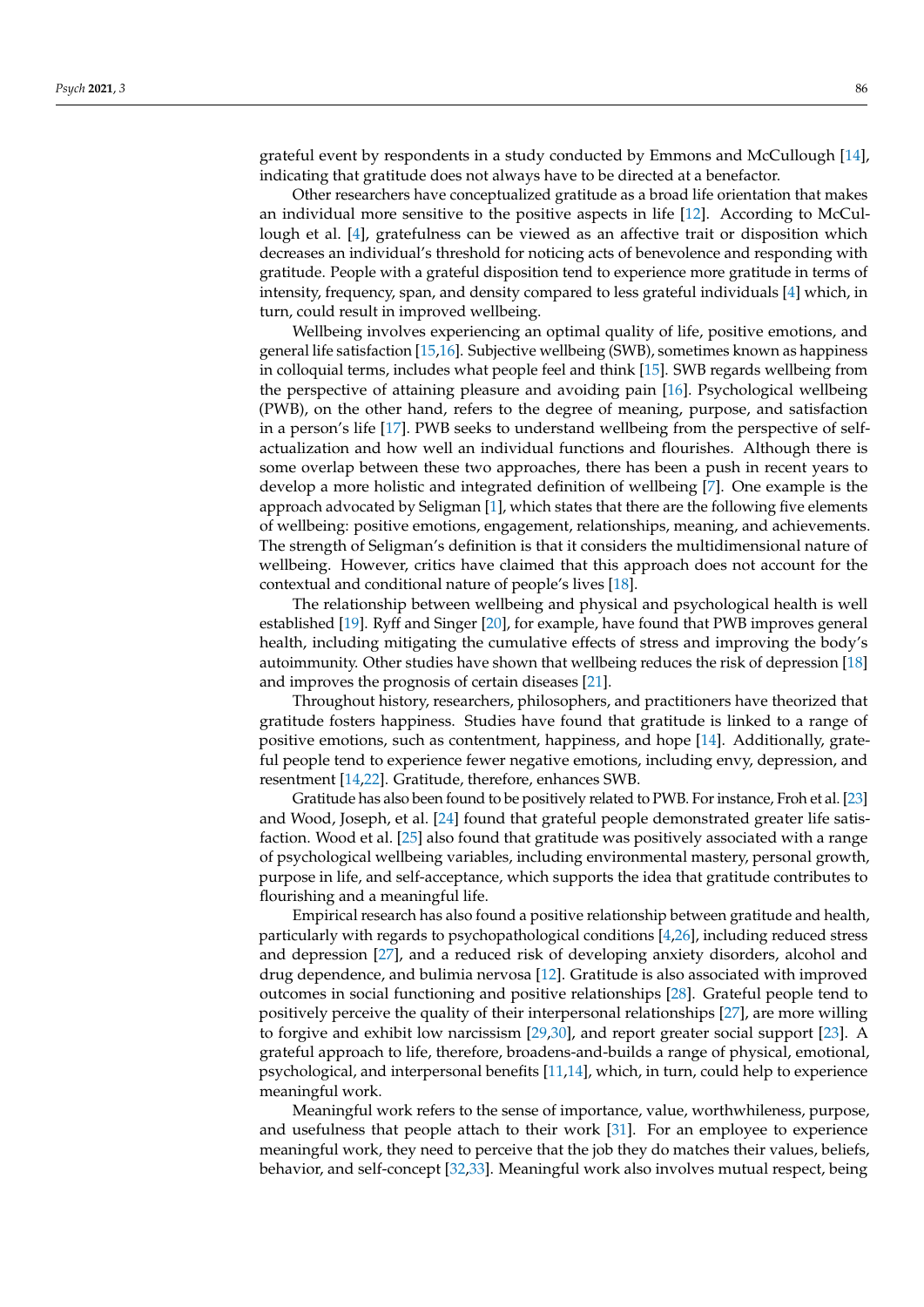appreciated and not taken for granted, as well as having positive relationships with colleagues and customers [\[34\]](#page-9-6).

Previous research has found that meaningful work has been associated with greater job satisfaction, higher work engagement, and wellbeing (e.g., [\[35–](#page-9-7)[38\]](#page-9-8)). According to Rosso et al. [\[39\]](#page-9-9), meaningful work is a significant component of wellbeing that can lead to a more satisfying and meaningful life. In a study conducted by Bakker [\[40\]](#page-9-10), highly engaged workers were found to be happier and healthier than those less engaged. Other studies have revealed that meaningful work is also positively associated with positive affect [\[41\]](#page-9-11), enthusiasm, a sense of contributing to the greater good, and a more positive work attitude [\[33](#page-9-5)[,42\]](#page-9-12). One reason for this could be that when people view their jobs as meaningful, their work becomes valuable and an integral part of their lives [\[43](#page-9-13)[,44\]](#page-9-14).

Studies suggest a link between gratitude and experiencing meaningful work. Howells [\[5\]](#page-8-2) and Howells and Cumming [\[45\]](#page-9-15), for example, found that gratitude could help improve relationships between staff members. Additionally, Chan [\[46\]](#page-9-16) found that gratitude was positively associated with personal achievement and negatively correlated with burnout.

At present, there is limited research into gratitude as a mediator in the relationship between wellbeing and experiencing meaningful work. Some researchers have hypothesized that gratitude offers a pathway to enhance work engagement, which in turn leads to the experience of meaningful work [\[12\]](#page-8-7). Since gratitude has been found to be associated with higher levels of positive affect and satisfaction in life [\[8](#page-8-5)[,47\]](#page-9-17), improved relationship functioning, the inclination to reciprocate grateful actions [\[10](#page-8-25)[,28\]](#page-9-0), lower levels of resentment [\[14\]](#page-8-10), greater resilience, improved coping skills, and an optimistic perspective [\[11](#page-8-24)[,14](#page-8-10)[,45](#page-9-15)[,48\]](#page-9-18), it is possible these effects of gratitude may mediate the relationship between wellbeing and experiencing meaningful work.

Spirituality can be defined in terms of either an extrinsic public observable religious or spiritual practice, such as attending church activities, or an intrinsic private relationship with a divine and spiritual transcendence, whereby an individual enhances their life through spiritual teaching, prayer, and building a close relationship with the divine [\[3,](#page-8-26)[49,](#page-9-19)[50\]](#page-9-20). Emmons and Kneezel [\[3\]](#page-8-26) found that measures of extrinsic and intrinsic spirituality significantly correlated with an increased frequency of thankful feelings experienced per day. People who were more spiritually inclined were more disposed towards recognizing the positive aspects of life than less spiritual individuals. Emmons and Kneezel [\[3\]](#page-8-26) also found that spiritual people were more likely to believe that everything in life has a purpose, a perspective that may foster gratefulness because it helps people notice and appreciate the opportunities life has to offer. Appreciating the interconnectedness of life also gives people a sense of commitment and responsibility towards others which, in turn, may lead to increased gratefulness [\[3\]](#page-8-26).

Research has attempted to explain the relationship between gratitude and spirituality. Smith et al. [\[51\]](#page-9-21) propose that gratitude is a positive mood characteristic of spiritually inclined people. This claim has found support from several sources. First, several religions view gratitude as a noble virtue that followers are encouraged to develop [\[2\]](#page-8-1). An examination of the texts, prayers, and teachings of Judaism, Christianity, and Islam, for example, reveal gratitude as a recurring theme. Second, research has found that instead of interpreting positive events as intentional human effort, spiritual people tend to attribute positive events and outcomes as intentional benevolent acts from God which, in turn, engenders gratitude as a response [\[2\]](#page-8-1). In contrast, less spiritual individuals tend to view such events as coincidental. Spiritual people thus tend to exhibit higher gratitude levels compared to people who are not spiritual [\[3\]](#page-8-26). The converse may hold true as well. It is possible that a grateful disposition helps people to be more aware of the transcendent forces that contribute to their wellbeing, which leads them to be more spiritually inclined [\[3\]](#page-8-26).

Research also suggests that participation in organized religion enhances gratitude by improving social support. For example, many churches have a range of meetings that help facilitate social bonding and spiritual encouragement. Research shows that the spiritual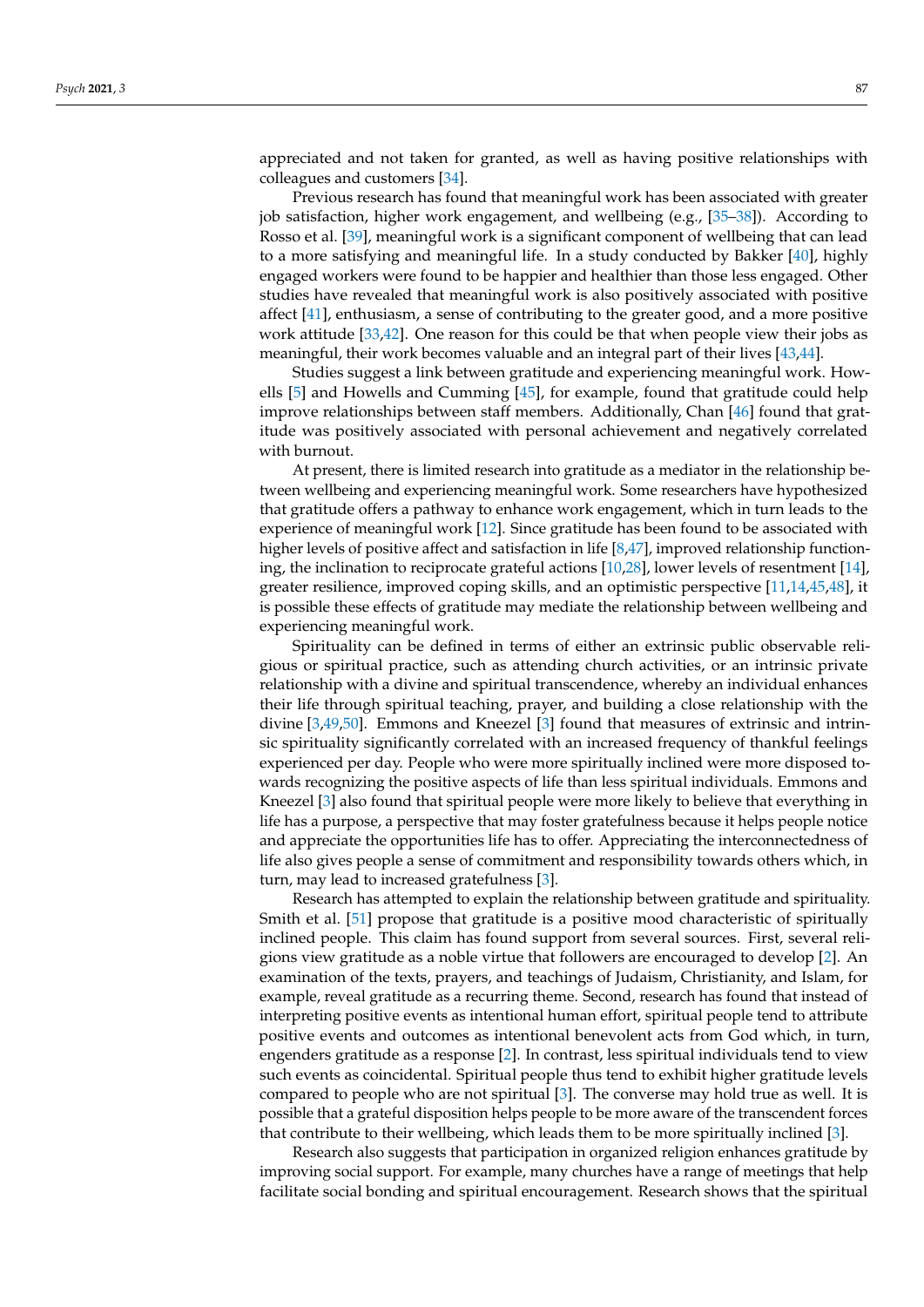support received from other church members may enhance wellbeing, and this sense of relational intimacy may engender feelings of gratitude [\[52](#page-9-22)[,53\]](#page-9-23). This is supported by studies demonstrating that people who attend church tend to have more supportive relationships which, in turn, has been shown to be positively related to gratitude [\[54\]](#page-9-24).

Studies have also shown that religious or spiritual people are at a lower risk of developing depressive symptoms and other mental health disorders [\[3](#page-8-26)[,55](#page-9-25)[,56\]](#page-9-26). One possible explanation is that spirituality encourages a positive appraisal of life which, in turn, engenders positive emotions like hope, love, forgiveness, gratitude, and optimism [\[51](#page-9-21)[,57\]](#page-9-27). This was supported by Krause's [\[58\]](#page-9-28) study, which examined whether the feeling of gratitude reduced the effects of stress on health during the later years of life. The results showed that the impact of stress was lower in those older people who were more grateful to God. Laird et al. [\[59\]](#page-10-0) found an association between thanksgiving prayers and SWB in a sample of arthritis patients. Thus, these studies suggest there is a link between spirituality and gratitude, and between spirituality and wellbeing. Therefore, spirituality may play a moderating role in the relationship between gratitude and wellbeing by influencing how we appraise life circumstances, how we relate to others, and how we cope with stressful situations. In particular, it may play an essential role in how people approach and experience their work.

A large number of studies have examined the associations between gratitude, wellbeing and meaningful work (e.g., [\[5,](#page-8-2)[10,](#page-8-25)[12,](#page-8-7)[14\]](#page-8-10)). In addition, there exists a considerable body of research on the link between spirituality and gratitude (e.g., [\[3,](#page-8-26)[58\]](#page-9-28)). While there is evidence to suggest that gratitude can result in positive outcomes on a range of wellbeing indices, such as happiness, positive emotions, life satisfaction, purpose in life (i.e., flourishing), resilience to stress, and social support (e.g., [\[23](#page-8-19)[–25\]](#page-8-21)), less research has examined the mediating role of gratitude in the relationship between wellbeing and experiencing meaningful work.

The purpose of the present study, therefore, was to examine the mediating role of gratitude between various subjective and psychological wellbeing indices (i.e., happiness, life satisfaction, flourishing, and positive affect), and experiencing meaningful work as well as to examine the role that spirituality has on gratitude and experiencing meaningful work. It was therefore hypothesized that gratitude would be positively associated with the various wellbeing indices, spirituality, and experiencing meaningful work. Secondly, it was hypothesized that gratitude would mediate the relationship between various positive wellbeing indices (i.e., happiness, life satisfaction, flourishing, and positive affect), and experiencing meaningful work. Finally, it was hypothesized that spirituality would moderate the relationship between gratitude and experiencing meaningful work.

# **2. Materials and Methods**

# *2.1. Participants*

An a priori power analysis using G\*Power 3.1 [\[60\]](#page-10-1) found that 123 participants would be required, assuming a medium effect size ( $f^2 = 0.15$ ), an alpha of 0.05, and target power of 0.90. A total of 197 people subsequently participated in the present study. The sample comprised 59 males (29.9%), 137 females (69.5%), and 1 who identified as other aged between 18 and 74 years of age ( $M = 36.48$ ,  $SD = 10.97$ ). The majority of participants identified as Australian (69%;  $n = 136$ ). Of this sample, 48.7 per cent ( $n = 96$ ) reported being employed full-time, 23.9 per cent (*n* = 47) indicated part-time employment, 19.3 per cent (*n* = 38) were employed casually, and 8.1 per cent (*n* = 16) were self-employed. The majority of participants reported being married (57.9%; *n* = 114). Amongst the majority of participants, 36.5 per cent ( $n = 72$ ) reported being Christian and 49.7 per cent ( $n = 98$ ) reported no religion.

# *2.2. Materials*

**Demographics.** Participants were asked to provide information pertaining to their gender, age, nationality, relationship status, religion affiliation, and employment status.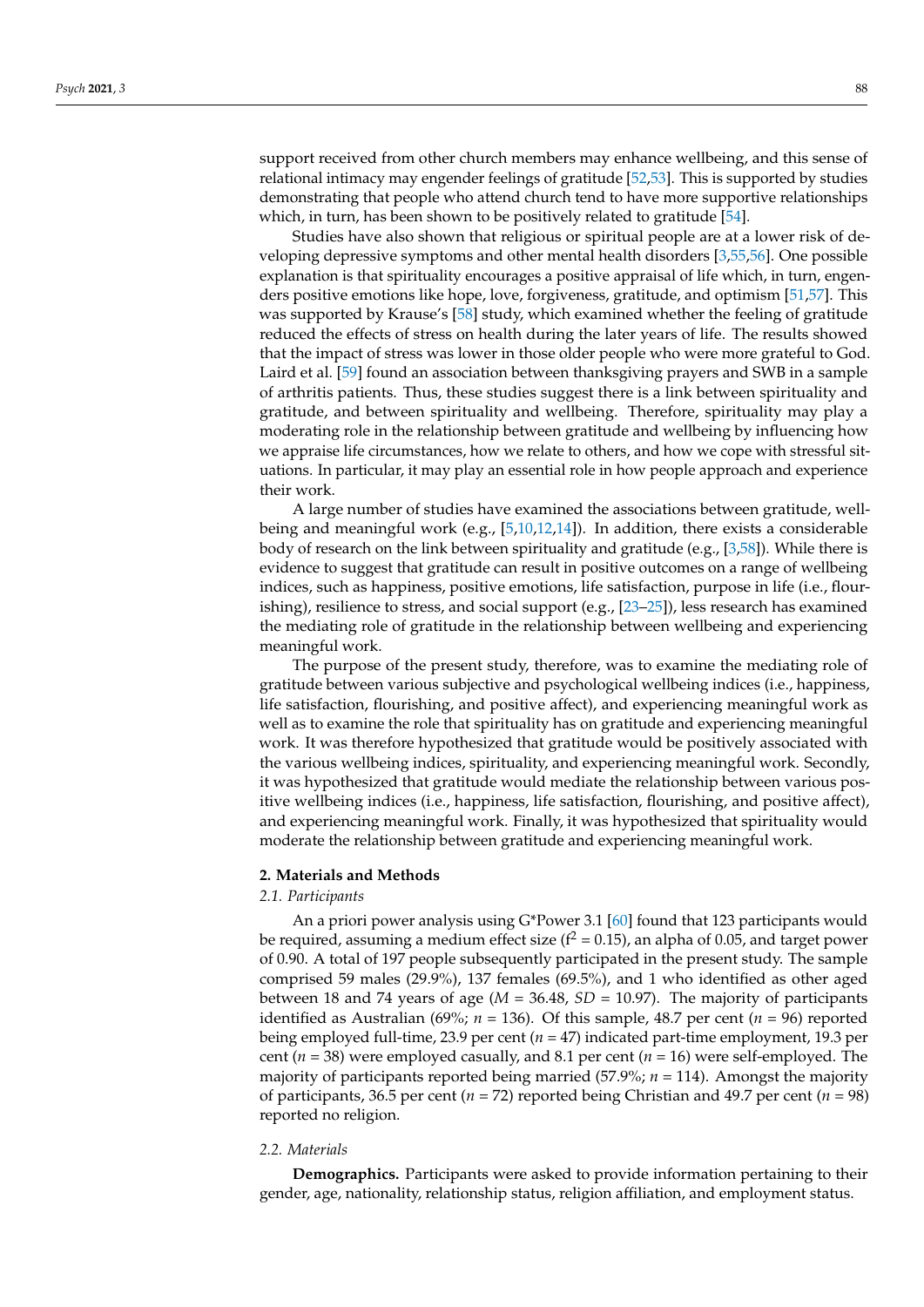**Gratitude.** The Gratitude Questionnaire six item form ([\[4\]](#page-8-9)) was used to assess the experience of gratitude. Each item was rated on a 7-point Likert-type rating scale (1 = *strongly disagree*; 7 = *strongly agree*), with high scores indicating greater dispositional gratitude. The scale demonstrated good internal consistency with the current sample  $(\alpha = 0.84)$ .

**Happiness.** The 29-item Oxford Happiness Scale (OHS; [\[61\]](#page-10-2)) was used to assess happiness. Each item was rated on a 6-point Likert-type rating scale (1 = *strongly disagree*; 6 *= strongly agree*), with high scores indicating a greater level of happiness. The OHS demonstrated excellent internal consistency with this sample ( $\alpha$  = 0.93).

**Life Satisfaction.** The 5-item Satisfaction With Life Scale (SWLS; [\[62\]](#page-10-3)) assesses the perceptive component of hedonic wellbeing. Each item is rated on a 7-point Likert-type scale (1 = *strongly disagree*; 7 = *strongly agree*) with high scores indicating greater satisfaction with life. The SWLS showed good internal consistency with the current sample ( $\alpha$  = 0.87).

**Flourishing.** The 8-item Flourishing Scale ([\[63\]](#page-10-4)) was used to measure the attainment of prosperity in areas including feelings of competence, positive relationships, and purpose in life (e.g., "I lead a purposeful and meaningful life"). Each item is rated on a 7-point Likert-type scale (1 = *strongly disagree*; 7 = *strongly agree*) with high scores indicating positive self-perceived psychological and social strength. The scale demonstrated excellent internal consistency with the current sample ( $\alpha$  = 0.92).

**Positive Affect**. The Positive and Negative Affect Schedule (PANAS; [\[64\]](#page-10-5)) was used to measure the affective component of wellbeing. The PANAS consists of two 10-item subscales assessing the tendency to experience positive and negative emotions. Each item is rated on a 5-point Likert-type rating scale (1 = *not at all*; 5 = *extremely*), with high scores indicating greater positive (PA) or negative affect. Only the PA subscale was used in this study. The scale showed good internal consistency with the current sample ( $\alpha$  = 0.86).

**Experiencing Meaningful Work.** The Work and Meaning Inventory (WAMI; [\[65\]](#page-10-6)) was used to assess positive meaning, meaning-making through work, and greater good motivations. The WAMI consists of 10 items across the three dimensions. Each item is rated on a 7-point Likert-type rating scale (1 = *strongly disagree*; 7 = *strongly agree*), with high scores representing greater levels of perceived meaningful work. The scale exhibited high internal consistency ( $\alpha$  = 0.90).

**Spirituality.** The 13-item spiritual support subscale of Genia's [\[66\]](#page-10-7) Spiritual Experience Index—Revised was used to measure spirituality. Each item is rated on a 6-point Likert-type scale (1 = *strongly disagree*; 6 = *strongly agree*), with a high score suggesting a mature faith. The subscale demonstrated excellent internal consistency with the current sample ( $\alpha$  = 0.95).

# *2.3. Procedure*

Ethics approval was acquired through the host university's human research ethics committee before initiating the research. Following approval, the online survey was made available via the Qualtrics<sup>TM</sup> (Provo, UT, USA) secure site. Participants were recruited via social media, email, and the university's first-year psychology course pool. Each participant was required to peruse the information sheet, before providing consent to participate in the study. Participants were advised of their right to withdraw from the study at any time without consequence and without needing to provide an explanation. After providing consent, participants completed the demographic questions followed by the seven questionnaires. The survey took approximately 20 min to complete. First-year psychology students were offered credit for participation.

## **3. Results**

#### *3.1. Statistical Analysis*

IBM SPSS version 25 (Amarok, NY, USA) was used to carry out all analyses. To examine the relationship between study variables, a Pearson correlation analysis was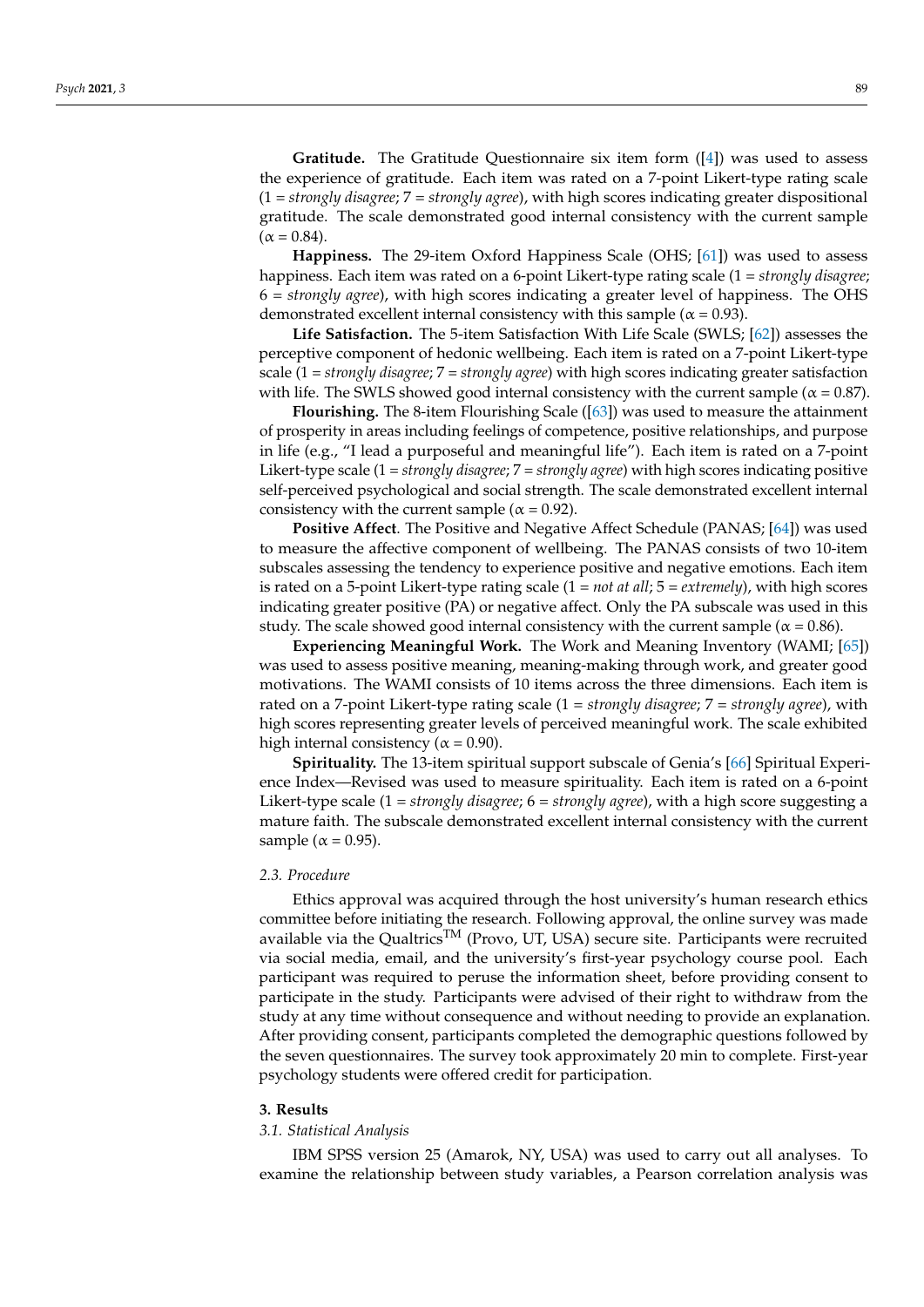conducted. Mediation and moderation analyses were conducted with Hayes' PROCESS macro for SPSS [\[67\]](#page-10-8).

#### *3.2. Pearson Correlation Analysis*

Results of the Pearson correlation can be found in Table [1.](#page-5-0) The hypothesis that gratitude would be positively associated with the various wellbeing indices, spirituality, and experiencing meaningful work was supported.

| Variable             |           |           | 3         | 4         | 5         | 6         |
|----------------------|-----------|-----------|-----------|-----------|-----------|-----------|
| 1. Gratitude         |           |           |           |           |           |           |
| 2. Happiness         | $0.55***$ |           |           |           |           |           |
| 3. Life satisfaction | $0.49***$ | $0.70***$ |           |           |           |           |
| 4. Flourishing       | $0.59***$ | $0.76***$ | $0.72***$ | -         |           |           |
| 5. Positive affect   | $0.45***$ | $0.73***$ | $0.58***$ | $0.64***$ |           |           |
| 6. Meaningful work   | $0.34**$  | $0.41***$ | $0.32***$ | $0.49***$ | $0.41***$ |           |
| 7. Spirituality      | $0.21$ ** | $0.17*$   | $0.22**$  | $0.15*$   | $0.17*$   | $0.26***$ |

<span id="page-5-0"></span>**Table 1.** Pearson correlation matrix among main study variables.

*Note.* \*\*\* *p* < 0.001, \*\* *p* < 0.01, \* *p* < 0.05.

#### *3.3. Mediation Analyses*

To test the hypothesis that gratitude would mediate the relationship between various wellbeing indices and experiencing meaningful work, a composite index of wellbeing was created. *Z* scores for happiness, satisfaction with life, flourishing, and positive affect were calculated. A principal axis factor analysis with direct oblimin rotation was then conducted to explore the factor structure of these measures. The Kaiser–Meyer–Olkin measure of sampling adequacy was 0.82, indicating that the strength of the relationships among the variables was high. The analysis extracted a single factor, explaining 76.76 per cent of the variance in the data. All factor loadings ranged between 0.84 (PA) and 0.92 (happiness). Aggregate wellbeing was computed by summing the *z* score for the four wellbeing measures ( $\alpha$  = 0.90).

As shown in Figure [1,](#page-5-1) aggregate wellbeing was a significant predictor of experiencing meaningful work and gratitude (both  $ps < 0.001$ ). Gratitude, however, did not significantly predict experiencing meaningful work  $(p = 0.357)$ . The results support the hypothesis that gratitude mediates the relationship between aggregate wellbeing and experiencing meaningful work.

<span id="page-5-1"></span>

**Figure 1.** The mediating role of gratitude between aggregate wellbeing and experiencing meaningful work. *B* = unstandardized beta coefficient; *SE* = standard error.

# 3.4. Moderation *Analysis*

*3.4. Moderation Analysis*  CESS macro model 1 to assess whether spirituality moderated the relationship between gratitude and experiencing meaningful work. Gratitude and spirituality accounted for a significant amount of variance in experiencing meaningful work,  $R^2 = 0.15$ ,  $F(3,193) = 5.99$ , A multiple regression moderation analysis was conducted using the Hayes PRO-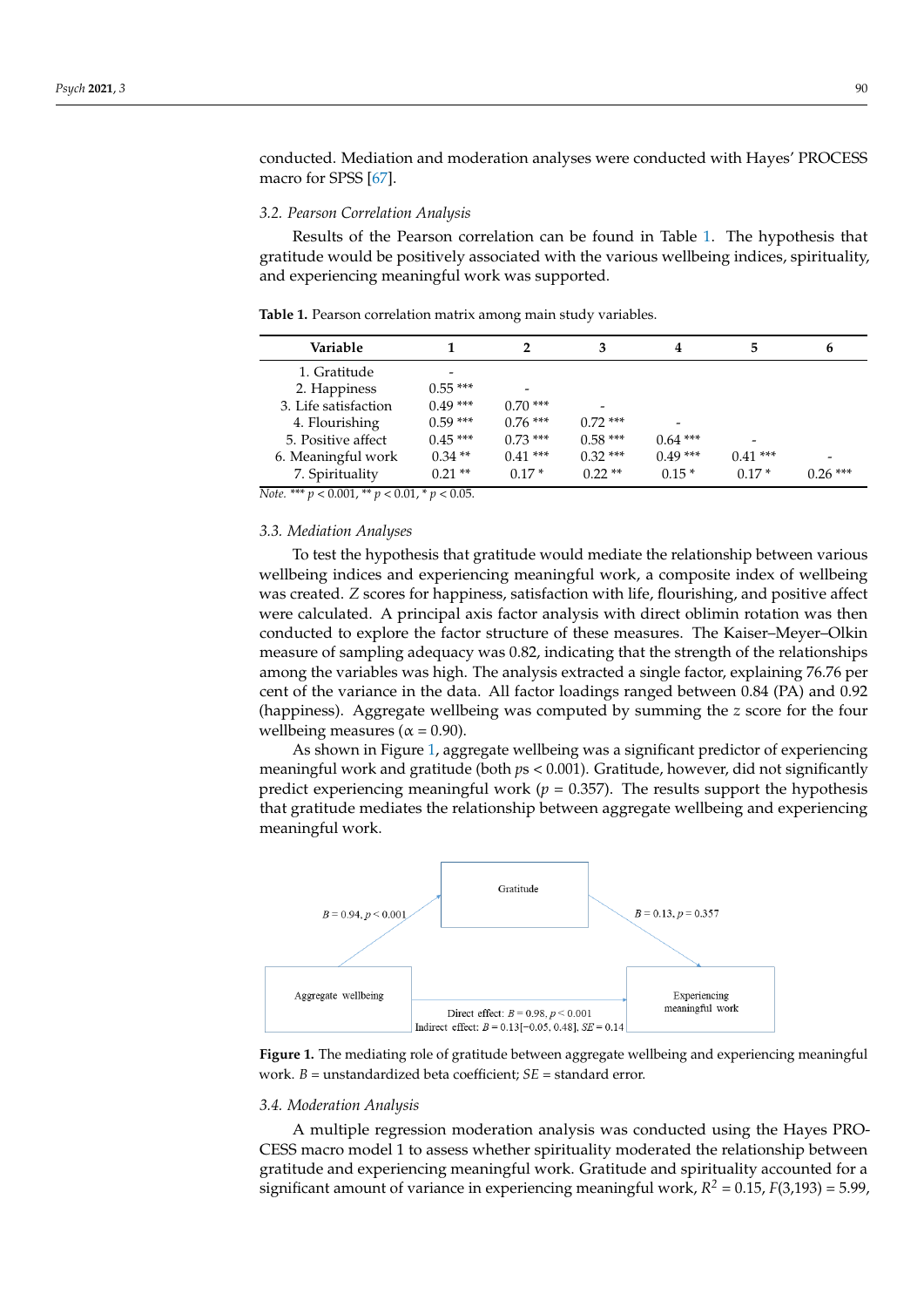$p = 0.001$ . However, the interaction between gratitude and spirituality was not significant,  $b = -0.01[-0.02, 0.01]$ , *SE* = 0.01,  $p = 0.424$ .

# **4. Discussion**

The aim of the current study was to examine the mediating role of gratitude in the relationship between various measures of subjective and psychological wellbeing, and experiencing meaningful work. In addition, this study also examined the role of spirituality in the relationship between gratitude and the experience of meaningful work. The first hypothesis that gratitude would be positively associated with happiness, life satisfaction, flourishing, positive affect, spirituality, and experiencing meaningful work and negatively associated with negative affect was supported. The findings are consistent with previous research reporting gratitude's relationship with multiple indices of wellbeing, including positive affect, happiness, hope, and life satisfaction, as well as highlighting a range of beneficial outcomes including optimism, forgiveness, flourishing, fulfilment, and increased productivity [\[8,](#page-8-5)[14,](#page-8-10)[68\]](#page-10-9). Thus, this study underpins the importance of gratitude as a disposition that can be developed and enhanced so as to promote these kinds of positive outcomes.

The second hypothesis that gratitude would mediate the relationship between various wellbeing indices and experiencing meaningful work was supported. Previous research has consistently shown that gratitude practice results in positive emotions and a high level of satisfaction with life [\[47\]](#page-9-17). Based on Fredrickson's [\[6\]](#page-8-3) broaden-and-build theory, it is possible that gratitude enhances work engagement and enables individuals to experience meaningful work by building their work-related and personal resources [\[69\]](#page-10-10). For example, gratitude has been shown to broaden-and-build positive emotions, improve interpersonal relationships, and reduce levels of resentment which, in turn, could foster a co-operative and supportive organizational environment [\[5,](#page-8-2)[14](#page-8-10)[,45](#page-9-15)[,70\]](#page-10-11). In addition, feelings of gratitude may foster a positive working environment, enhance learning and growth [\[71\]](#page-10-12), heighten cognitive performance, increase resilience, improve coping skills, decrease the risk of exhaustion, and increase trust and commitment to the organization [\[11,](#page-8-24)[46,](#page-9-16)[48,](#page-9-18)[69,](#page-10-10)[72\]](#page-10-13).

The current study also hypothesized that spirituality would play a moderating role in the relationship between gratitude and experiencing meaningful work. The results, however, did not support this hypothesis. While gratitude and spirituality both accounted for a significant amount of the variance in experiencing meaningful work, the interaction between gratitude and spirituality was not significant. While spirituality may foster or be associated with gratitude, this does not mean that gratitude must be understood only within a spiritual or religious context  $[3,50]$  $[3,50]$ . It is possible that the positive relationship between gratitude and spirituality is a reciprocal one—that those with spiritual worldviews tend to acknowledge the kindness of a benevolent agent (such as God) and are subsequently more grateful as a result (e.g., [\[3\]](#page-8-26)). Alternatively, those with a grateful disposition, may be more open to all the possibilities that life has to offer, whether that be belief in a power greater than themselves, or the ability to experience meaning in their day-to-day activities including at work.

# *4.1. Implications*

The individual, social, and health implications of gratitude on wellbeing are extensive and beneficial. The findings of the present study have indicated that gratitude can not only promote wellbeing, but may also ultimately transform the workplace. Increasing gratitude may be a potentially promising intervention that can enhance greater wellbeing, mend broken relationships, increase productivity and job satisfaction, and buffer psychological and social distress which could, in turn, reduce depression, suicidal risk, and healthcare costs (e.g., [\[27,](#page-8-23)[73,](#page-10-14)[74\]](#page-10-15)). Gratitude may be one pathway to experience meaningful work, resulting in a more meaningful life [\[39\]](#page-9-9).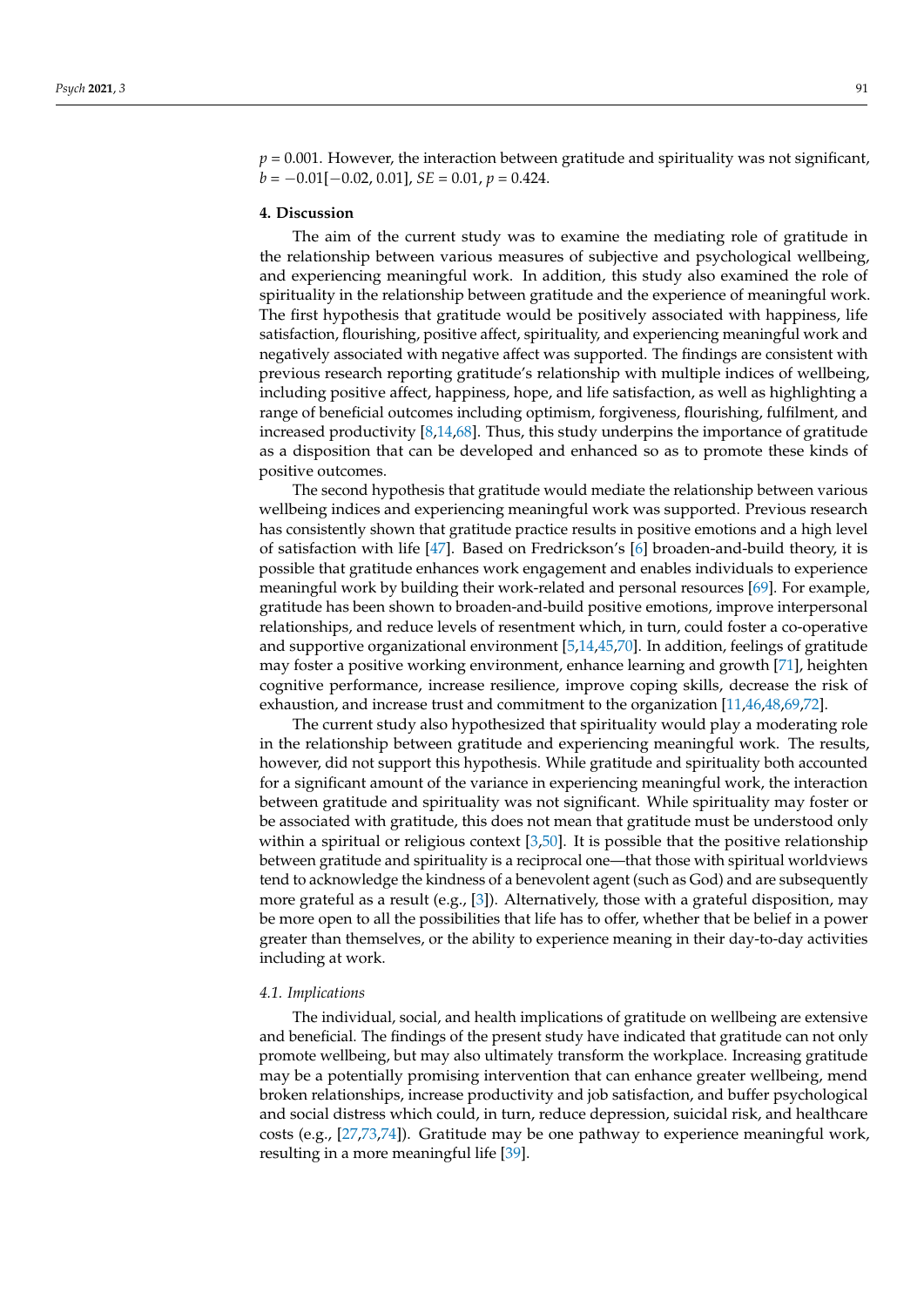## *4.2. Limitations and Future Directions*

A number of limitations are present in the current study. First, respondents were not necessarily representative of the general population but rather a convenience sample with an over-representation of females, which could limit the generalizability of the findings. Additionally, the use of a convenience sample may result in an inability to generalize the findings more broadly. However, the mean age of our sample (36.48 years) was certainly representative of the working population at large. Furthermore, while the oldest participant in our sample was 74 years, even this does not necessarily impede the generalizability of our findings. As the majority of our sample was based in Australia (69%), recent research by the Australian Institute of Health and Welfare [\[75\]](#page-10-16) has found that Australians over the age of 65 years have a workforce participation rate of 13%. Given that all participants in our study indicated that they were currently employed, our sample may be regarded as representative of people in the (Australian) workforce more broadly. Second, this study relied solely upon self-report data of the level to which people appraise gratitude, happiness, life satisfaction, flourishing, positive affect, spirituality and experiencing meaningful work. There is the potential for distortion in the responses due to response or social desirability bias [\[76\]](#page-10-17). A further limitation may exist with respect to the relationship between spirituality and gratitude. The current study examined general attitudes toward dispositional gratitude and not attitudes regarding gratitude towards a specific event. It is possible the association between spirituality and gratitude may alter if the reaction of gratitude towards a specific event is examined.

The impact of gratitude on wellbeing and experiencing meaningful work is worthy of further robust and longitudinal investigation. Future research in this area may help to explore any barriers to gratitude, and therefore may provide insight into the design of a gratitude intervention targeting specific groups in order to enhance greater wellbeing. This will complement the research that has found that gratitude at work is related to, among other positive outcomes, improved job satisfaction (e.g., [\[77\]](#page-10-18)), reduced burnout (e.g., [\[78\]](#page-10-19)), and increased organizational citizenship behaviours (e.g., [\[79\]](#page-10-20)).

A more extensive study could be done to examine methods for fostering gratitude in people, organizations, and society, and to explore how broadening-and-building a grateful mindset can play a significant role in enhancing overall wellbeing and experiencing meaningful work.

#### **5. Conclusions**

Studying how gratitude is related to wellbeing, experiencing meaningful work, and spirituality can potentially reap benefits for the individual, the organization, and society as it may help researchers understand possible pathways to broadening-and-building individuals' personal, psychological, and spiritual resources. The insight gained in this study may also help to explore practical ways of reducing the burden of psychological suffering and loss of productivity.

This study aimed to explore the relationship between gratitude, wellbeing, spirituality, and experiencing meaningful work. The results found positive relationships between gratitude and wellbeing, and spirituality and experiencing meaningful work, which was consistent with previous findings. The study also found that gratitude was a mediating path in the relationship between wellbeing and experiencing meaningful work. Hence, fostering gratitude should be encouraged in the workplace and alongside existing clinical therapies.

**Author Contributions:** Conceptualization, N.M.L. and D.H.N.; methodology, D.H.N.; formal analysis, N.M.L.; writing—original draft preparation, N.M.L. and D.H.N.; writing—review and editing, N.M.L. All authors have read and agreed to the published version of the manuscript.

**Funding:** This research received no external funding.

**Institutional Review Board Statement:** The study was conducted according to the guidelines of the Declaration of Helsinki, and approved by the Human Research Ethics Committee of the University of New England, Australia (authority number HE18-122, valid to 17 May 2019).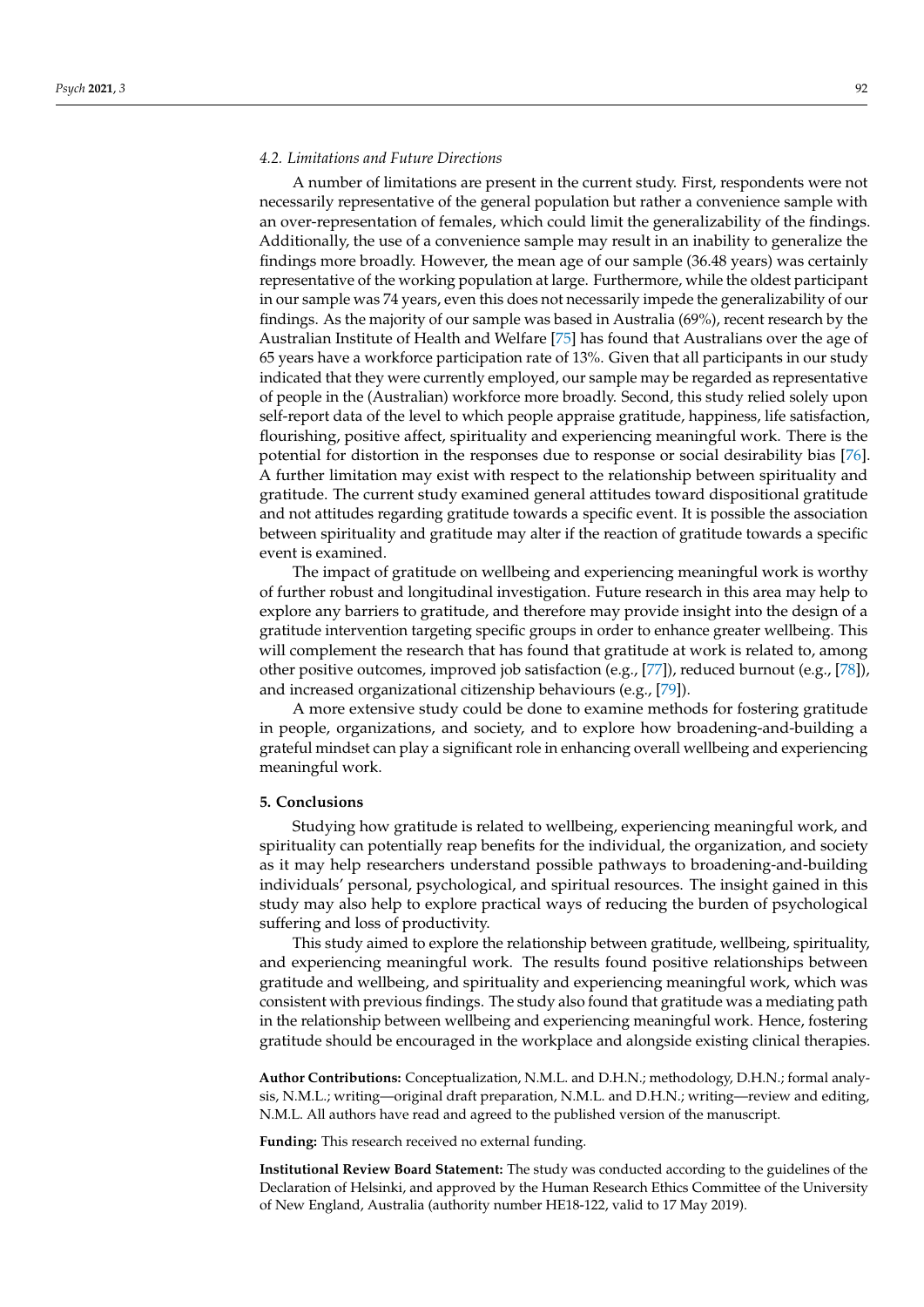**Informed Consent Statement:** Informed consent was obtained from all subjects involved in the study.

**Data Availability Statement:** The data presented in this study are available on request from the corresponding author.

**Conflicts of Interest:** The authors declare no conflict of interest.

# **References**

- <span id="page-8-0"></span>1. Seligman, M.E.P. *Flourish*; Free Press: New York, NY, USA, 2011.
- <span id="page-8-1"></span>2. Emmons, R.A.; Crumpler, C.A. Gratitude as a Human Strength: Appraising the Evidence. *J. Soc. Clin. Psychol.* **2000**, *19*, 56–69. [\[CrossRef\]](http://doi.org/10.1521/jscp.2000.19.1.56)
- <span id="page-8-26"></span>3. Emmons, R.A.; Kneezel, T.T. Giving thanks: Spiritual and religious correlates of gratitude. *J. Psychol. Christ.* **2005**, *24*, 140–148.
- <span id="page-8-9"></span>4. McCullough, M.E.; Emmons, R.A.; Tsang, J.-A. The grateful disposition: A conceptual and empirical topography. *J. Pers. Soc. Psychol.* **2002**, *82*, 112–127. [\[CrossRef\]](http://doi.org/10.1037/0022-3514.82.1.112)
- <span id="page-8-2"></span>5. Howells, K. An exploration of the role of gratitude in enhancing teacher–student relationships. *Teach. Teach. Educ.* **2014**, *42*, 58–67. [\[CrossRef\]](http://doi.org/10.1016/j.tate.2014.04.004)
- <span id="page-8-3"></span>6. Fredrickson, B.L. The role of positive emotions in positive psychology: The broaden-and-build theory of positive emotions. *Am. Psychol.* **2001**, *56*, 218–226. [\[CrossRef\]](http://doi.org/10.1037/0003-066X.56.3.218) [\[PubMed\]](http://www.ncbi.nlm.nih.gov/pubmed/11315248)
- <span id="page-8-4"></span>7. Odou, N.; Vella-Brodrick, D.A. The Efficacy of Positive Psychology Interventions to Increase Well-Being and the Role of Mental Imagery Ability. *Soc. Indic. Res.* **2011**, *110*, 111–129. [\[CrossRef\]](http://doi.org/10.1007/s11205-011-9919-1)
- <span id="page-8-5"></span>8. Froh, J.J.; Sefick, W.J.; Emmons, R.A. Counting blessings in early adolescents: An experimental study of gratitude and subjective well-being. *J. Sch. Psychol.* **2008**, *46*, 213–233. [\[CrossRef\]](http://doi.org/10.1016/j.jsp.2007.03.005)
- <span id="page-8-6"></span>9. Adler, M.G.; Fagley, N.S. Appreciation: Individual Differences in Finding Value and Meaning as a Unique Predictor of Subjective Well-Being. *J. Pers.* **2005**, *73*, 79–114. [\[CrossRef\]](http://doi.org/10.1111/j.1467-6494.2004.00305.x)
- <span id="page-8-25"></span>10. Algoe, S.B.; Haidt, J. Witnessing excellence in action: The 'other-praising' emotions of elevation, gratitude, and admiration. *J. Posit. Psychol.* **2009**, *4*, 105–127. [\[CrossRef\]](http://doi.org/10.1080/17439760802650519)
- <span id="page-8-24"></span>11. Fredrickson, B.L. Gratitude, like other positive emotions, broadens and builds. In *The Psychology of Gratitude*; Emmons, R.A., McCullough, M.E., Eds.; Oxford University Press: New York, NY, USA, 2004; pp. 145–166.
- <span id="page-8-7"></span>12. Wood, A.M.; Froh, J.J.; Geraghty, A.W. Gratitude and well-being: A review and theoretical integration. *Clin. Psychol. Rev.* **2010**, *30*, 890–905. [\[CrossRef\]](http://doi.org/10.1016/j.cpr.2010.03.005)
- <span id="page-8-8"></span>13. McCullough, M.E.; Kilpatrick, S.D.; Emmons, R.A.; Larson, D.B. Is gratitude a moral affect? *Psychol. Bull.* **2001**, *127*, 249–266. [\[CrossRef\]](http://doi.org/10.1037/0033-2909.127.2.249)
- <span id="page-8-10"></span>14. Emmons, R.A.; McCullough, M.E. Counting blessings versus burdens: An experimental investigation of gratitude and subjective well-being in daily life. *J. Pers. Soc. Psychol.* **2003**, *84*, 377–389. [\[CrossRef\]](http://doi.org/10.1037/0022-3514.84.2.377) [\[PubMed\]](http://www.ncbi.nlm.nih.gov/pubmed/12585811)
- <span id="page-8-11"></span>15. Diener, E. Subjective well-being: The science of happiness and a proposal for a national index. *Am. Psychol.* **2000**, *55*, 34–43. [\[CrossRef\]](http://doi.org/10.1037/0003-066X.55.1.34)
- <span id="page-8-12"></span>16. Ryan, R.M.; Deci, E.L. On Happiness and Human Potentials: A Review of Research on Hedonic and Eudaimonic Well-Being. *Annu. Rev. Psychol.* **2001**, *52*, 141–166. [\[CrossRef\]](http://doi.org/10.1146/annurev.psych.52.1.141) [\[PubMed\]](http://www.ncbi.nlm.nih.gov/pubmed/11148302)
- <span id="page-8-13"></span>17. Ryff, C.D.; Keyes, C.L.M. The structure of psychological well-being revisited. *J. Pers. Soc. Psychol.* **1995**, *69*, 719–727. [\[CrossRef\]](http://doi.org/10.1037/0022-3514.69.4.719)
- <span id="page-8-14"></span>18. Wood, A.M.; Joseph, S. The absence of positive psychological (eudemonic) well-being as a risk factor for depression: A ten year cohort study. *J. Affect. Disord.* **2010**, *122*, 213–217. [\[CrossRef\]](http://doi.org/10.1016/j.jad.2009.06.032) [\[PubMed\]](http://www.ncbi.nlm.nih.gov/pubmed/19706357)
- <span id="page-8-15"></span>19. Diener, E.; Chan, M.Y. Happy People Live Longer: Subjective Well-Being Contributes to Health and Longevity. *Appl. Psychol. Health Well-Being* **2011**, *3*, 1–43. [\[CrossRef\]](http://doi.org/10.1111/j.1758-0854.2010.01045.x)
- <span id="page-8-16"></span>20. Ryff, C.D.; Singer, B. Interpersonal Flourishing: A Positive Health Agenda for the New Millennium. *Pers. Soc. Psychol. Rev.* **2000**, *4*, 30–44. [\[CrossRef\]](http://doi.org/10.1207/S15327957PSPR0401_4)
- <span id="page-8-17"></span>21. Lamers, S.M.A.; Bolier, L.; Westerhof, G.J.; Smit, F.; Bohlmeijer, E.T. The impact of emotional well-being on long-term recovery and survival in physical illness: A meta-analysis. *J. Behav. Med.* **2012**, *35*, 538–547. [\[CrossRef\]](http://doi.org/10.1007/s10865-011-9379-8)
- <span id="page-8-18"></span>22. Froh, J.J.; Emmons, R.A.; Card, N.A.; Bono, G.; Wilson, J.A. Gratitude and the Reduced Costs of Materialism in Adolescents. *J. Happiness Stud.* **2011**, *12*, 289–302. [\[CrossRef\]](http://doi.org/10.1007/s10902-010-9195-9)
- <span id="page-8-19"></span>23. Froh, J.J.; Kashdan, T.B.; Ozimkowski, K.M.; Miller, N. Who benefits the most from a gratitude intervention in children and adolescents? Examining positive affect as a moderator. *J. Posit. Psychol.* **2009**, *4*, 408–422. [\[CrossRef\]](http://doi.org/10.1080/17439760902992464)
- <span id="page-8-20"></span>24. Wood, A.M.; Joseph, S.; Maltby, J. Gratitude uniquely predicts satisfaction with life: Incremental validity above the domains and facets of the five factor model. *Pers. Individ. Differ.* **2008**, *45*, 49–54. [\[CrossRef\]](http://doi.org/10.1016/j.paid.2008.02.019)
- <span id="page-8-21"></span>25. Wood, A.M.; Joseph, S.; Maltby, J. Gratitude predicts psychological well-being above the Big Five facets. *Pers. Individ. Differ.* **2009**, *46*, 443–447. [\[CrossRef\]](http://doi.org/10.1016/j.paid.2008.11.012)
- <span id="page-8-22"></span>26. Watkins, P.C.; Woodward, K.; Stone, T.; Kolts, R.L. Gratitude and Happiness: Development of a Measure of Gratitude, and Relationships with Subjective Well-Being. *Soc. Behav. Pers. Int. J.* **2003**, *31*, 431–451. [\[CrossRef\]](http://doi.org/10.2224/sbp.2003.31.5.431)
- <span id="page-8-23"></span>27. Wood, A.M.; Maltby, J.; Gillett, R.; Linley, P.A.; Joseph, S. The role of gratitude in the development of social support, stress, and depression: Two longitudinal studies. *J. Res. Pers.* **2008**, *42*, 854–871. [\[CrossRef\]](http://doi.org/10.1016/j.jrp.2007.11.003)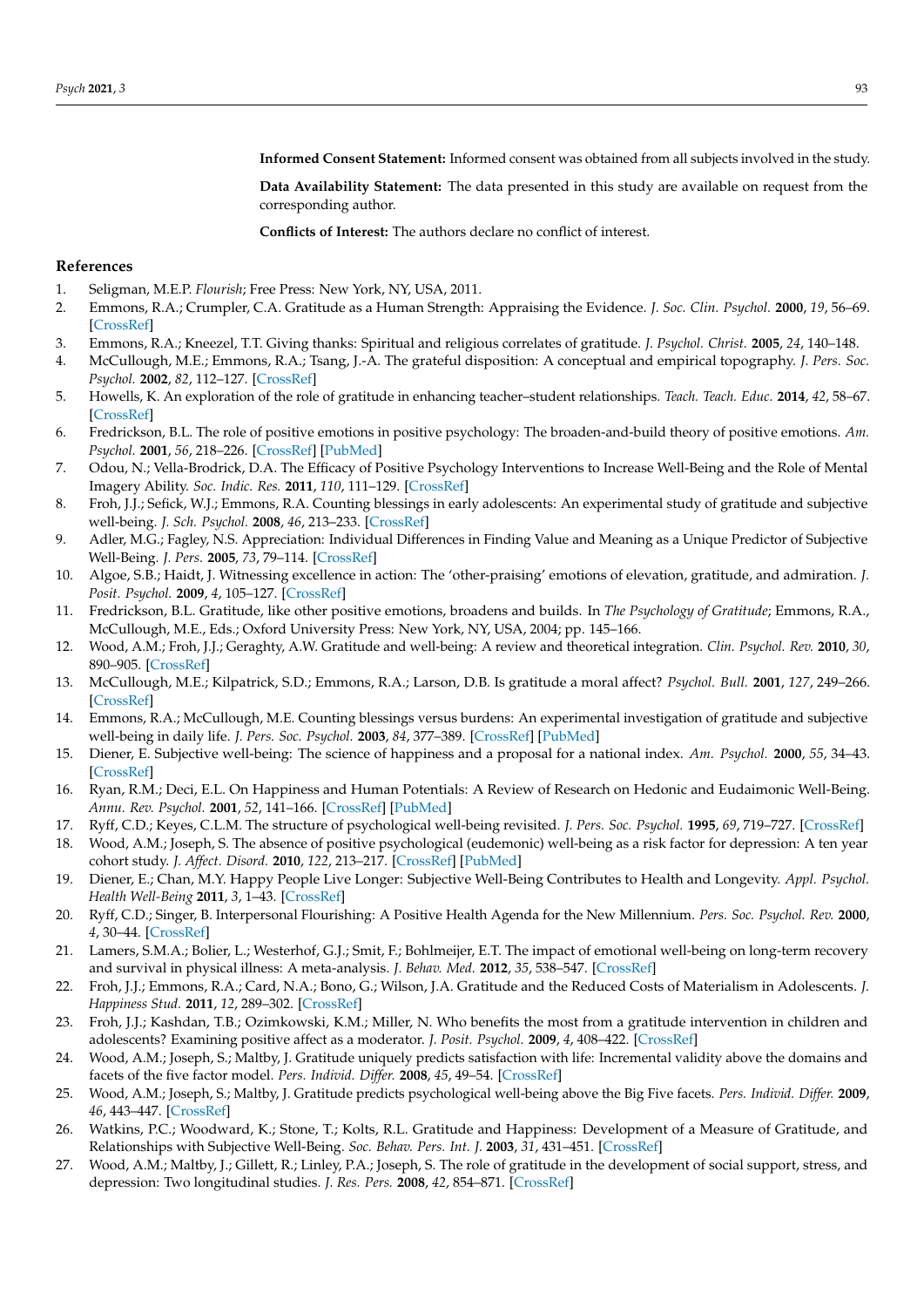- <span id="page-9-0"></span>28. Algoe, S.B.; Haidt, J.; Gable, S.L. Beyond reciprocity: Gratitude and relationships in everyday life. *Emotion* **2008**, *8*, 425–429. [\[CrossRef\]](http://doi.org/10.1037/1528-3542.8.3.425)
- <span id="page-9-1"></span>29. DeShea, L. A scenario-based scale of willingness to forgive. *Individ Differ. Res.* **2003**, *1*, 201–217.
- <span id="page-9-2"></span>30. Farwell, L.; Wohlwend-Lloyd, R. Narcissistic Processes: Optimistic Expectations, Favorable Self-Evaluations, and Self-Enhancing Attributions. *J. Pers.* **1998**, *66*, 65–83. [\[CrossRef\]](http://doi.org/10.1111/1467-6494.00003)
- <span id="page-9-3"></span>31. Kahn, W.A. Psychological Conditions of Personal engagement and disengagement at work. *Acad. Manag. J.* **1990**, *33*, 692–724. [\[CrossRef\]](http://doi.org/10.2307/256287)
- <span id="page-9-4"></span>32. Ghadi, M.Y.; Fernando, M.; Caputi, P. Describing work as meaningful: Towards a conceptual clarification. *J. Organ. Eff. People Perform.* **2015**, *2*, 202–223. [\[CrossRef\]](http://doi.org/10.1108/JOEPP-11-2014-0064)
- <span id="page-9-5"></span>33. Steger, M.; Dik, B.J. Work as meaning: Individual and organizational benefits of engaging in meaningful work. In *Oxford Handbook of Positive Psychology and Work*; Linley, P.A., Harrington, S., Garcea, N., Eds.; Oxford University Press: Oxford, UK, 2010; pp. 131–142.
- <span id="page-9-6"></span>34. Albrecht, S.L. Work engagement and the positive power of meaningful work. In *Advances in Positive Organizational Psychology*; Bakker, A.B., Ed.; Emerald Group Publishing: Bingley, UK, 2013; pp. 237–260.
- <span id="page-9-7"></span>35. Fouché, E.; Rothmann, S.; Van Der Vyver, C. Antecedents and outcomes of meaningful work among school teachers. *SA J. Ind. Psychol.* **2017**, *43*, 1398. [\[CrossRef\]](http://doi.org/10.4102/sajip.v43i0.1398)
- 36. Soane, E.; Shantz, A.; Alfes, K.; Truss, C.; Rees, C.; Gatenby, M. The Association of Meaningfulness, Well-Being, and Engagement with Absenteeism: A Moderated Mediation Model. *Hum. Resour. Manag.* **2013**, *52*, 441–456. [\[CrossRef\]](http://doi.org/10.1002/hrm.21534)
- 37. Orkibi, H.; Bar Nir, A. Linking collective self-esteem to well-being indicators of arts therapies students and practitioners: Meaning and engagement as mediators. *Arts Psychother.* **2015**, *45*, 26–35. [\[CrossRef\]](http://doi.org/10.1016/j.aip.2015.05.004)
- <span id="page-9-8"></span>38. Magnano, P.; Santisi, G.; Zammitti, A.; Zarbo, R.; Di Nuovo, S. Self-Perceived Employability and Meaningful Work: The Mediating Role of Courage on Quality of Life. *Sustainability* **2019**, *11*, 764. [\[CrossRef\]](http://doi.org/10.3390/su11030764)
- <span id="page-9-9"></span>39. Rosso, B.D.; Dekas, K.H.; Wrzesniewski, A. On the meaning of work: A theoretical integration and review. *Res. Organ. Behav.* **2010**, *30*, 91–127. [\[CrossRef\]](http://doi.org/10.1016/j.riob.2010.09.001)
- <span id="page-9-10"></span>40. Bakker, A.B. Building engagement in the workplace. In *The Peak Performing Organization*; Burke, R.J., Cooper, C.L., Eds.; Routledge: Abingdon, UK, 2009; pp. 50–72.
- <span id="page-9-11"></span>41. King, L.A.; Hicks, J.A.; Krull, J.L.; Del Gaiso, A.K. Positive affect and the experience of meaning in life. *J. Pers. Soc. Psychol.* **2006**, *90*, 179–196. [\[CrossRef\]](http://doi.org/10.1037/0022-3514.90.1.179)
- <span id="page-9-12"></span>42. Hall, D.T.; Chandler, D.E. Psychological success: When the career is a calling. *J. Organ. Behav.* **2005**, *26*, 155–176. [\[CrossRef\]](http://doi.org/10.1002/job.301)
- <span id="page-9-13"></span>43. Duffy, R.D.; Dik, B.J.; Steger, M.F. Calling and work-related outcomes: Career commitment as a mediator. *J. Vocat. Behav.* **2011**, *78*, 210–218. [\[CrossRef\]](http://doi.org/10.1016/j.jvb.2010.09.013)
- <span id="page-9-14"></span>44. Willemse, M.; Deacon, E. Experiencing a sense of calling: The influence of meaningful work on teachers' work attitudes. *SA J. Ind. Psychol.* **2015**, *41*. [\[CrossRef\]](http://doi.org/10.4102/sajip.v41i1.1274)
- <span id="page-9-15"></span>45. Howells, K.; Cumming, J. Exploring the role of gratitude in the professional experience of pre-service teachers. *Teach. Educ.* **2012**, *23*, 71–88. [\[CrossRef\]](http://doi.org/10.1080/10476210.2011.638370)
- <span id="page-9-16"></span>46. Chan, D.W. Gratitude, gratitude intervention and subjective well-being among Chinese school teachers in Hong Kong. *Educ. Psychol.* **2010**, *30*, 139–153. [\[CrossRef\]](http://doi.org/10.1080/01443410903493934)
- <span id="page-9-17"></span>47. Polak, E.L.; McCullough, M.E. Is gratitude an alternative to materialism? *J. Happiness Stud.* **2006**, *7*, 343–360. [\[CrossRef\]](http://doi.org/10.1007/s10902-005-3649-5)
- <span id="page-9-18"></span>48. Wood, A.M.; Joseph, S.; Linley, P.A. Coping Style as a Psychological Resource of Grateful People. *J. Soc. Clin. Psychol.* **2007**, *26*, 1076–1093. [\[CrossRef\]](http://doi.org/10.1521/jscp.2007.26.9.1076)
- <span id="page-9-19"></span>49. Lambert, N.M.; Fincham, F.D.; Braithwaite, S.R.; Graham, S.M.; Beach, S.R.H. Can prayer increase gratitude? *Psychol. Relig. Spirit.* **2009**, *1*, 139–149. [\[CrossRef\]](http://doi.org/10.1037/a0016731)
- <span id="page-9-20"></span>50. Tsang, J.-A.; Schulwitz, A.; Carlisle, R.D. An experimental test of the relationship between religion and gratitude. *Psychol. Relig. Spirit.* **2012**, *4*, 40–55. [\[CrossRef\]](http://doi.org/10.1037/a0025632)
- <span id="page-9-21"></span>51. Smith, T.B.; McCullough, M.E.; Poll, J. Religiousness and depression: Evidence for a main effect and the moderating influence of stressful life events. *Psychol. Bull.* **2003**, *129*, 614–636. [\[CrossRef\]](http://doi.org/10.1037/0033-2909.129.4.614)
- <span id="page-9-22"></span>52. Krause, N.; Ellison, C.G. Social environment of the church and feelings of gratitude toward god. *Psychol. Relig. Spirit.* **2009**, *1*, 191–205. [\[CrossRef\]](http://doi.org/10.1037/a0016729)
- <span id="page-9-23"></span>53. Krause, N.; Hayward, R.D. Church-based social support, functional disability, and change in personal control over time. *J. Relig. Health* **2013**, *53*, 267–278. [\[CrossRef\]](http://doi.org/10.1007/s10943-013-9707-0) [\[PubMed\]](http://www.ncbi.nlm.nih.gov/pubmed/23553003)
- <span id="page-9-24"></span>54. Kraus, R.; Desmond, S.A.; Palmer, Z.D. Being Thankful: Examining the Relationship between Young Adult Religiosity and Gratitude. *J. Relig. Health* **2014**, *54*, 1331–1344. [\[CrossRef\]](http://doi.org/10.1007/s10943-014-9923-2)
- <span id="page-9-25"></span>55. Krause, N. Religious Involvement, Gratitude, and Change in Depressive Symptoms over Time. *Int. J. Psychol. Relig.* **2009**, *19*, 155–172. [\[CrossRef\]](http://doi.org/10.1080/10508610902880204)
- <span id="page-9-26"></span>56. Magnano, P.; Zammitti, A.; Dibilio, R.; Faraci, P. Italian validation of the Jarel Spiritual Well-Being Scale. *Ment. Health Relig. Cult.* **2019**, *22*, 626–644. [\[CrossRef\]](http://doi.org/10.1080/13674676.2019.1594740)
- <span id="page-9-27"></span>57. Levin, J. A Prolegomenon to an Epidemiology of Love: Theory, Measurement, and Health Outcomes. *J. Soc. Clin. Psychol.* **2000**, *19*, 117–136. [\[CrossRef\]](http://doi.org/10.1521/jscp.2000.19.1.117)
- <span id="page-9-28"></span>58. Krause, N. Gratitude toward God, Stress, and Health in Late Life. *Res. Aging* **2006**, *28*, 163–183. [\[CrossRef\]](http://doi.org/10.1177/0164027505284048)